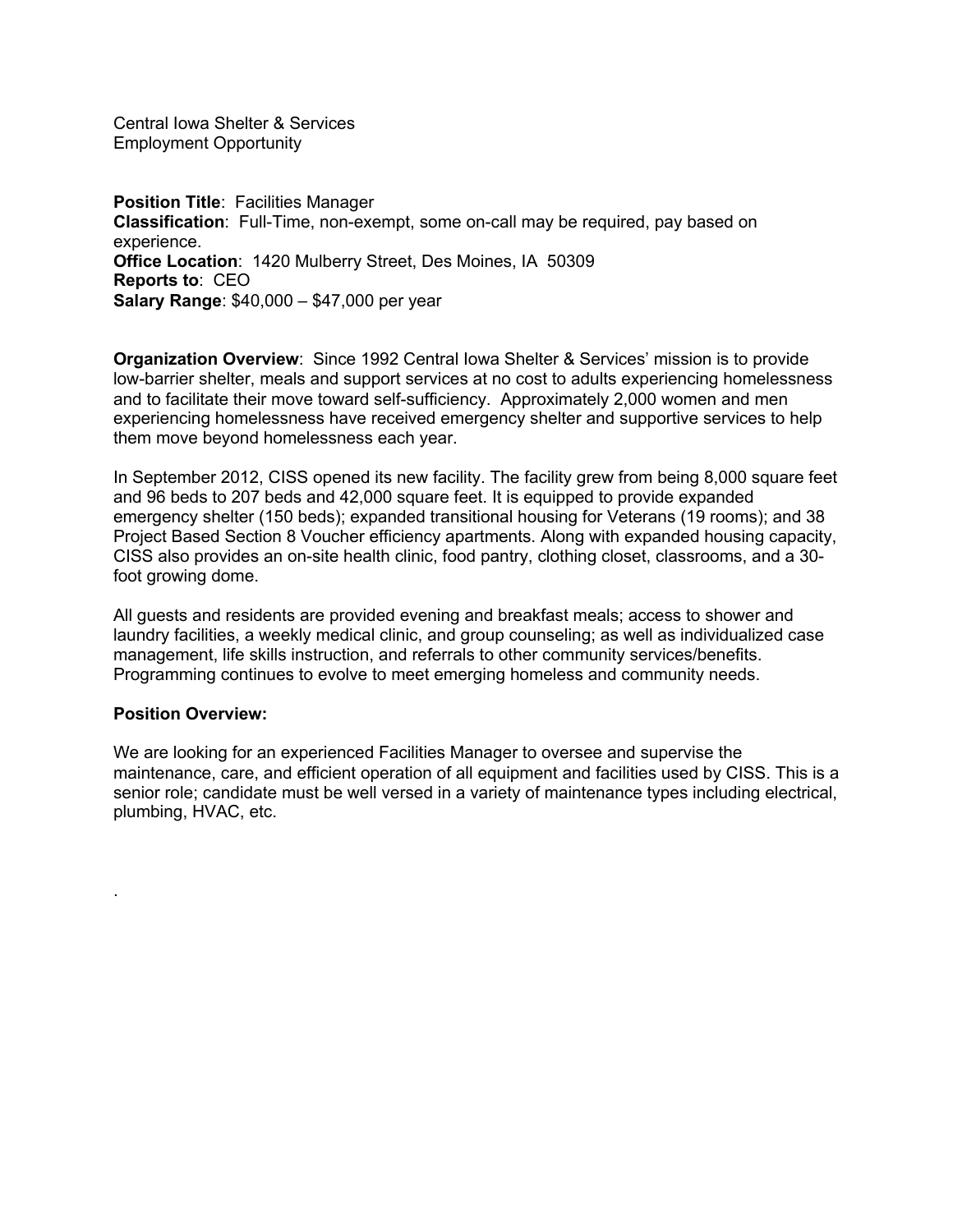#### **Duties and Responsibilities include:**

- Electrical and/or plumbing equivalency education certificate required
- Communicates workplace safety precautions to employees.
- Ability to read, interpret and analyze electrical/mechanical schematics, block diagrams, and flow charts
- Ability to supervise both skilled and unskilled workers
- Knowledge of machines, mechanisms, and machine controls preferred
- Skilled in the care and use of tools, equipment used in the trades involved
- Considerable knowledge of the occupational hazards and safety precautions of the trades involved
- Must be extremely flexible in work assignments and schedule
- Able to make simple and complex independent decisions regarding equipment troubleshooting
- Able to handle emergencies as they arise
- Other duties as assigned

## **Physical:**

- Possibility of 8+ hours per day; standing and walking throughout workday
- Reach, bend, stoop, kneel, sit, use hands, fingers, and pivot frequently throughout workday
- Lift, lower, push, pull, and maneuver up to 75 pounds occasionally
- Must be willing to travel as needed

# **Basic Qualifications:**

- 5+ years of maintenance or engineering experience
- Previous experience in apartment facility maintenance preferred
- HVAC & EPA certifications preferred
- Supervisory capabilities
- Must have valid driver's license
- Basic understanding of or ability to quickly learn the equipment and facilities to be maintained.
- Must be able to communicate complex information/ideas to staff of varying educational histories

## **Key Competencies:**

- Candidate must have experience and/or exposure to all facets of facilities roles including but not limited to: Mechanical, electrical, carpentry, and painting.
- Must be able to demonstrate technical independence in determining work methods and procedures
- Ability to manage multiple tasks and to develop solutions to problems with limited supervision
- Ability to work with all levels of an organization

**Benefits**: